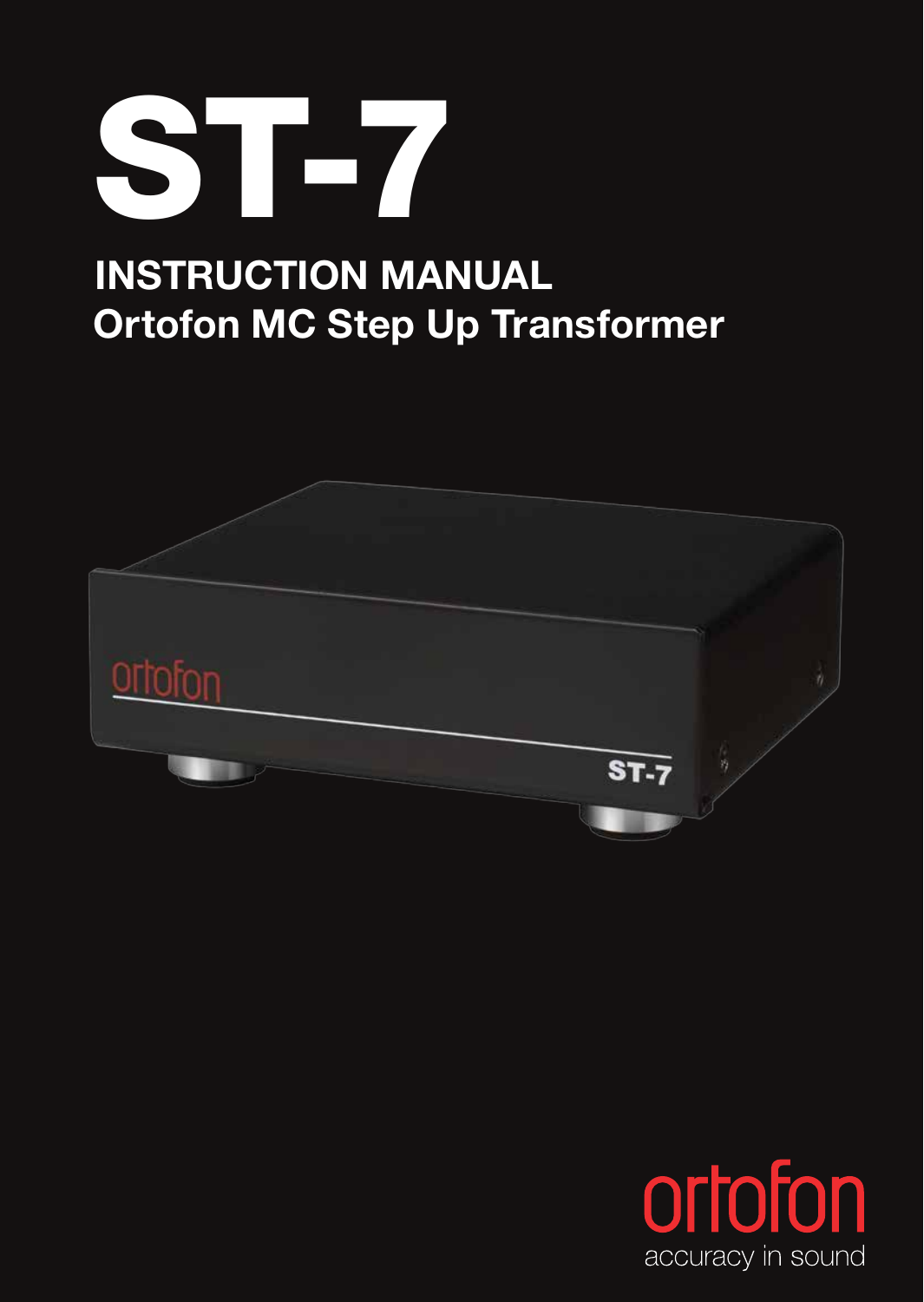#### **CAUTION**

- Keep the unit away from magnetic sources.
- Protect the unit from high temperatures and moisture.
- Keep the unit out of the reach of children.
- Do not disassemble, modify or repair the unit by yourself.
- Keep the unit clean and dry and avoid contact with liquids.
- Using detergent or benzene may cause surface discoloration and may result in malfunction.

#### **SPECIFICATIONS**

| Frequency Response:        | $15 \sim 45$ kHz (+0 dB -2.5 dB) |
|----------------------------|----------------------------------|
| Gain:                      | 24 dB (47 k $\Omega$ / 1 kHz)    |
| Cartridge Impedance:       | $2 \Omega \sim 60 \Omega$        |
| Load Impedance:            | $>$ 47 k $\Omega$                |
| Channel Balance:           | $<$ 0.5 dB                       |
| <b>Channel Separation:</b> | 70 dB (1 kHz)                    |
| Dimensions:                | 122(W) x 43.5(H) x 102(D) mm     |
|                            | Including terminal: 113(D) mm    |
| Weight:                    | 0.79 ka                          |

#### **MAINTENANCE**

- Dust the unit surface with a clean, dry cloth.
- Keep the RCA connectors clean to obtain the best performance. Using alcohol as a cleaning solvent is acceptable.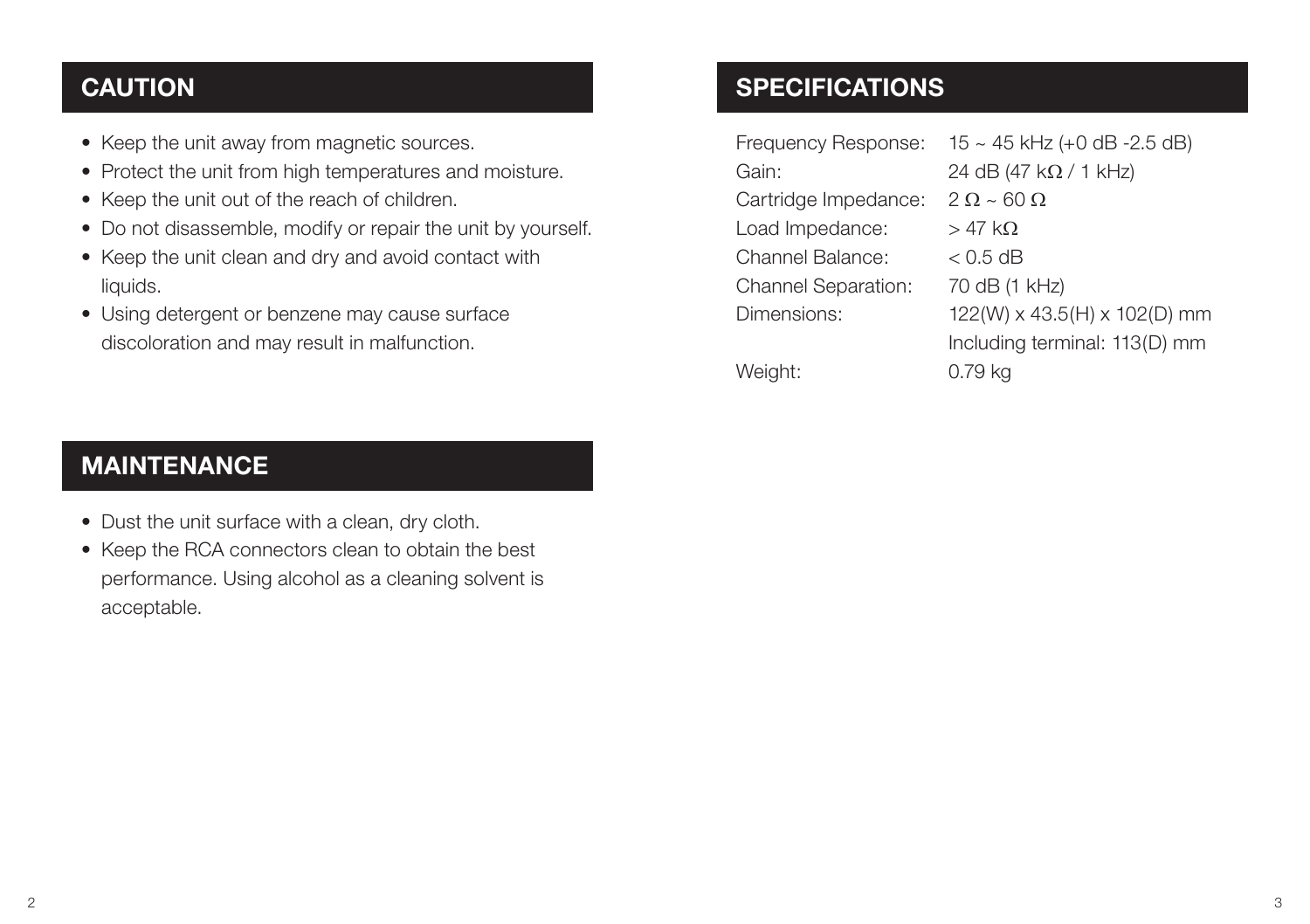### **EXPLANATION**



- $\circledR$  Input terminal for Right channel RCA plug.
- Input terminal for Left channel RCA plug.
- Output terminal for Right channel RCA plug.
- Output terminal for Left channel RCA plug.
-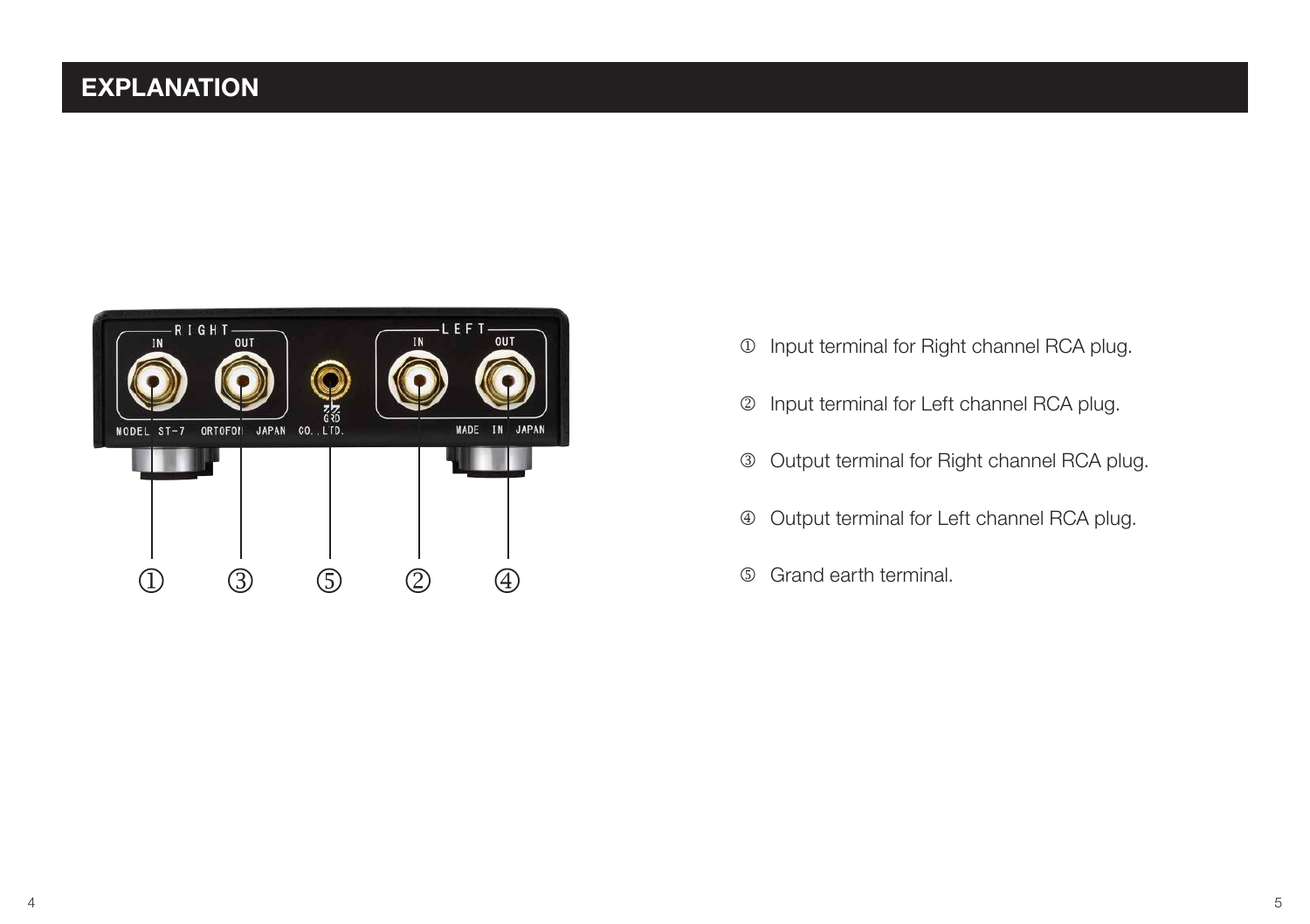## **CONNECTION**